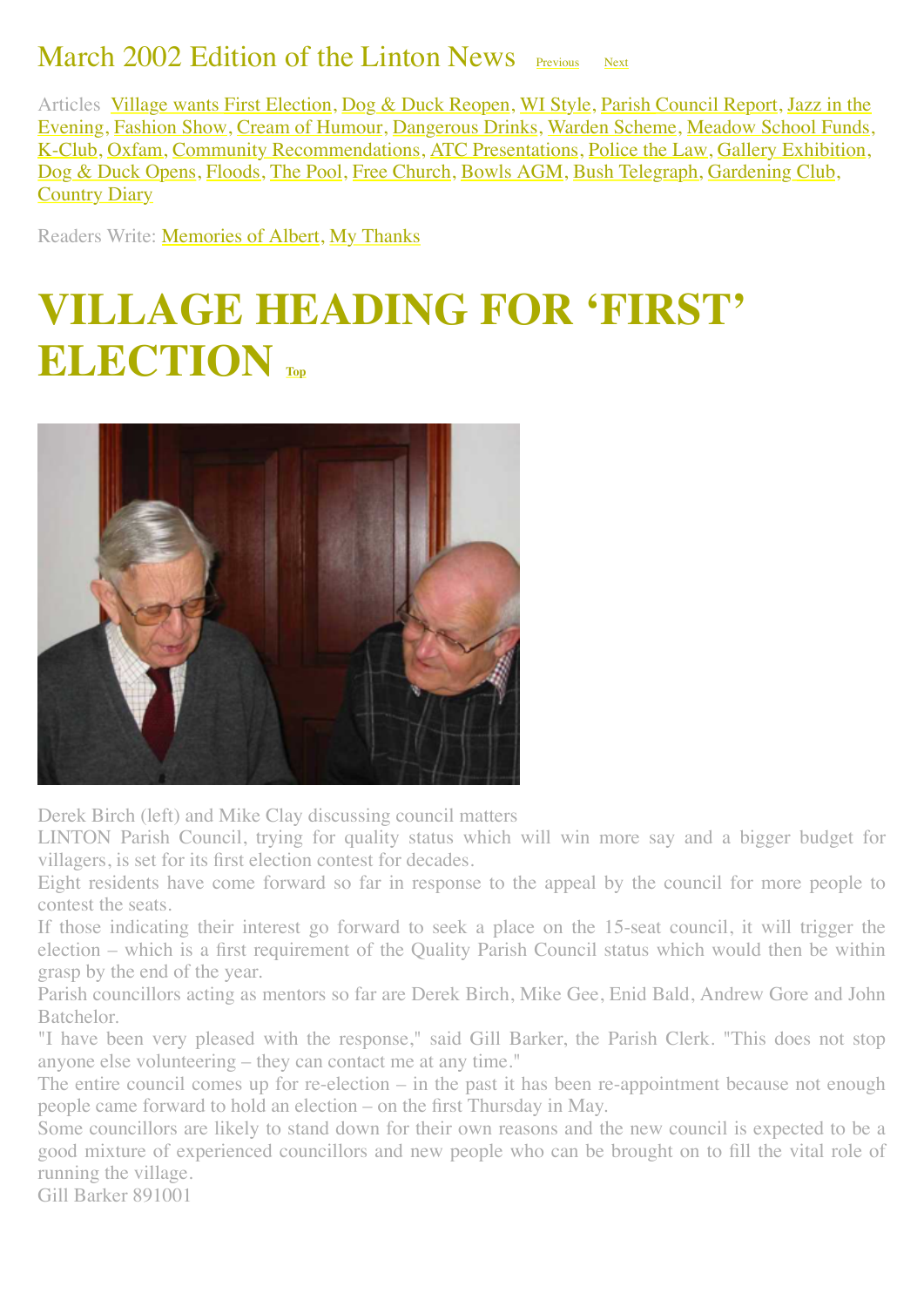#### **Candidates will be giving their views in a Linton News Election Special page next month**

#### **Helping others help everyone**

THE parish council has started an innovative mentoring scheme to help new members. This is an example of it in action:

Mentor: My name is Derek Birch. I have been a Parish Councillor for about 10 years but I have never been elected. All the Councillors have been in this position, all hoping that one day elections would take place.

Our Parish Clerk, Gill Barker, with the help of the Linton News, has found a number of people who would be willing to stand for election, subject to finding out more about what is involved. To this end, an experiment is being tried which has been given the name mentoring.

This involves some Parish Councillors taking under their wing these potential Councillors and letting them learn about the wide-reaching duties involved. When I was in business years ago, we used to call this system sitting next to Nellie, which was an excellent way of breaking the ice in a new job.

I am looking after one of these potential candidates, Michael Clay, who is willing to give of his time. I hope that potential candidates being mentored will succeed in kicking some of us into full-time retirement and do an excellent job for the village if everyone with a vote uses it.

Candidate: I am Mike Clay. I had recently retired when I read Gill Barker's article in the Linton News. It sparked something in me. I thought 'This is something I could do – this is a way I could give back something to the community.'

I have been living in Linton for 27 years and I have never had time before to get involved but I have taken an interest in the village issues like the High Street traffic.

Now, I feel I can offer something by helping to tackle the issues and I would like to help people around where I live in Dolphin Close by representing their views on the council.

If not enough people come forward, the council won't get quality status and that is important because it will keep more of our decisions in the village.

### <span id="page-1-0"></span>**DOG & DUCK AND ART GALLERY REOPEN** *[Top](#page-0-1) Top*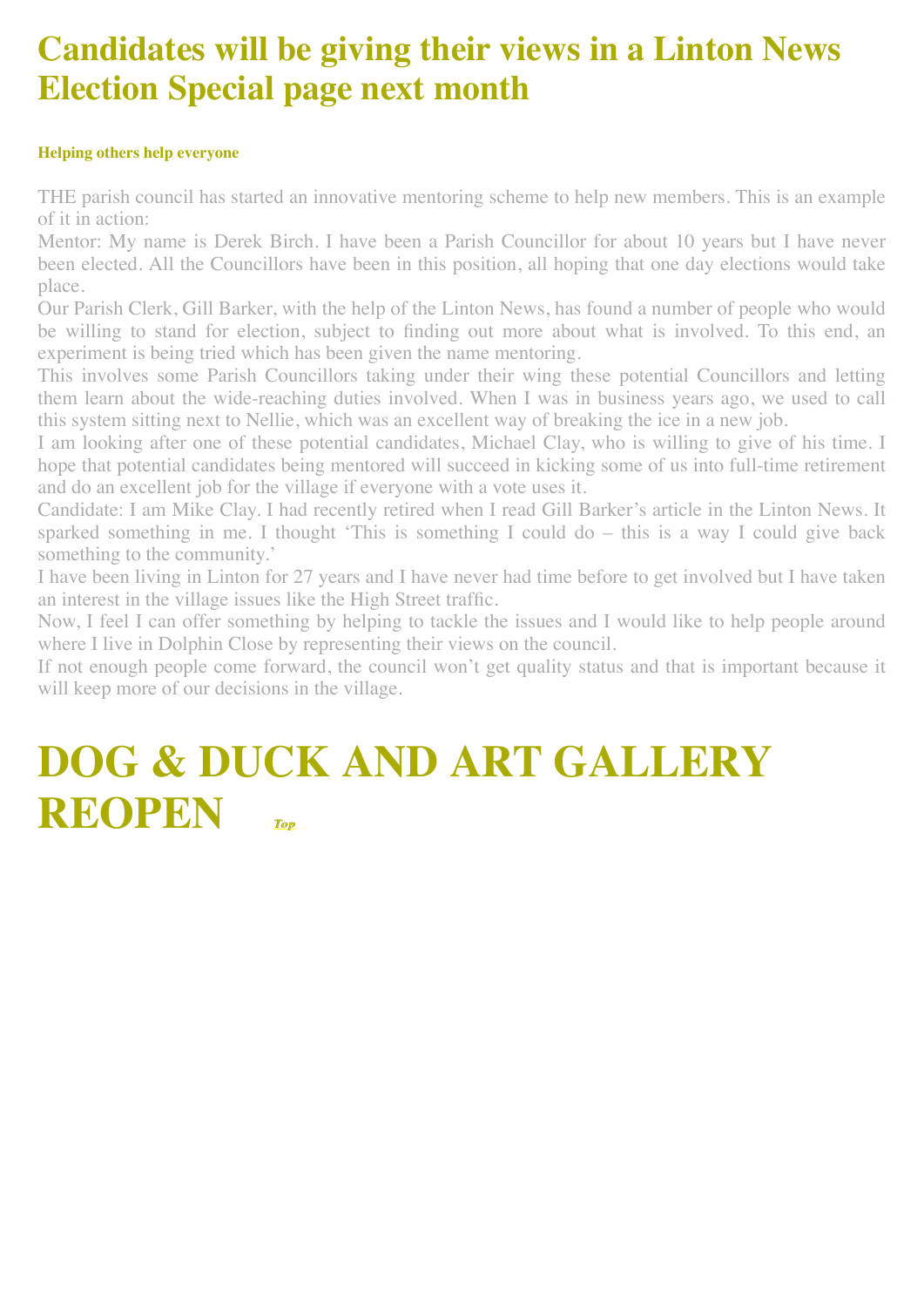

Tracy Harrison and Bob Hackett raise their glasses to celebrate the reopening of the Dog and Duck

Tracey Russell on the latest signs of the village getting back to normal

THE Dog and Duck public house, badly damaged in October's floods, has now reopened after three months of repairs, and the Darryl Nantais art gallery is due to open again on 16th March.

Unfortunately some businesses are still closed but efforts go on to get the village back to normal. The Dog & Duck's landlady, Tracy Harrison, said that repairs there had revealed some of the pub's history.

"We found a Daily Express stuffed into the wall dated 23rd February 1968 which was just after the last Linton flood. We were amused by the date because it is Bob the landlord's birthday. When we realised that the sports writer on this edition also shared the same name – Robert Hackett – it became a little bit spooky," said Tracy.

"Layer by layer, old wallpaper was peeled away, which I have since had made into a collage for hanging in the bar along with various newspaper copies I have obtained from the county library. I always intended to search through the history of the pub and I have found it fascinating. There have been many famous people visiting or associated with Linton in the past. Cuttings about some of these are displayed around the bar. I have also had a plaque made listing most of the landlords who have run the Dog and Duck since it changed to a public house from a butchers in 1851."

There is a new photograph album available on the bar which charts the events that happened during and after October's flood. It depicts the huge dryers that were used, the cement mixers in the bar, right down to the final touches in the redesigned dining room.

Now that most of the heart wrenching work has been completed Tracy and Bob feel that they have the pub just the way they always wanted it to be. They have kept the Tudor look and searched through auctions and sales to make sure that they have the atmosphere just right.

They have only managed to save and restore three tables and one chair but have improved the whole look of the pub tremendously. Local suppliers and workmen were used as much as possible because Tracy believes communities like ours should stick together.

The insurance claim could take up to a year to complete but Tracy and Bob are optimistic about the future. "We feel we are coming back as friends rather than just running a business. People have been so kind, generous and thoughtful, many who were strangers before the flood happened. We really appreciate everyone's concern and hope to show this by providing a comfortable and welcoming meeting place, where people can come for more than just a drink."

With the garden and patio area next in line for a re-vamp, and craft fairs and events planned throughout the summer, Tracy and Bob are certainly keeping their heads above water.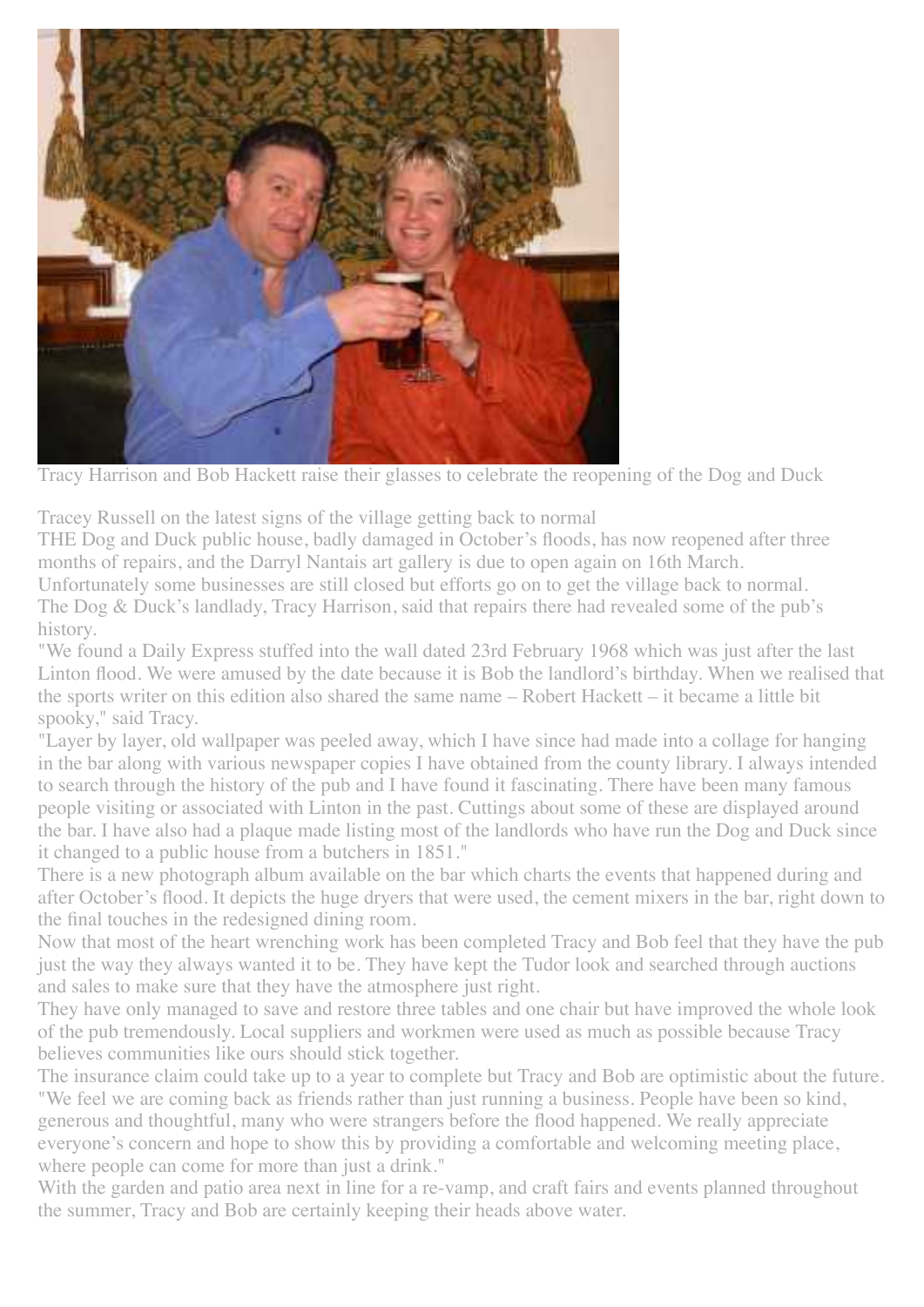# <span id="page-3-0"></span>**THAT'S ENTERTAINMENT, WI STYLE** *[Top](#page-0-1) Top*

WI Members' Night is the one evening in the year when the committee are able to sit back and have the meeting run by a small band of volunteers. Guinevere Ventress, president for the evening, welcomed 50 members to the February meeting. Business was discussed and a reminder given of the Table Top sale on 16th March.

Margaret Clark, Rosemary and Ken Eason, the 'Merely Players', entertained us with an anthology of favourite poems and prose. 'The Seven Ages' took us from the womb through to old age, sans teeth, sans eyes, sans taste, sans everything, all very light hearted and so well performed. Joan Argent thanked them and after refreshments the raffle was drawn and a delightful evening came to an end. The next meeting is the 'Antiques Road Show' open meeting on March 5th. Unusual or interesting objects can be brought for discussion but not to be valued.

Cynthia Norris

#### <span id="page-3-1"></span>**PARISH COUNCIL REPORT Reported by GRAHAM POTTER**  *Parish Council's February meetings IOP*

THE council was given an update on the flood investigations. An application for funding for a three year project has been made by Mr Brasington, who has also been invited to give a presentation at the Annual Parish Meeting on 26th April. The chairman has attended a meeting with local flood victims. The parish clerk advised that dangerous pipes sticking up along the A1307 cycle path are the responsibility of the land owners. The repairs to the bowling green and the pavilion have begun and both will soon be back in full use.

Council showed great concern at the County Council's proposals for a 9.3% increase in their part of the rates. In a previous meeting Dr Bear had said that the increase would not bring in a corresponding increase in budget, and that in spite of a 9.3% increase there will be cuts in the library service, home care and similar. The Parish Council is to write to the County Council with reference to the library cuts, as our own library is doing so well, and to say that a decrease in County Council services is not acceptable.

As no requests for Golden Jubilee celebrations have been received, the council will plant trees at the far end of the recreation ground along the new path and river, giving local clubs, groups and individuals the opportunity to sponsor them. Linton Parish Newspapers have requested funding for a fully illustrated village directory and new website.

The council has agreed to allow Mr Harris's fair to visit the recreation ground from 15th – 20th May. Copies of the audited accounts to March 2001 are available at £3 from the parish clerk. In answer to an enquiry about disabled parking the council agreed that it would be of no use as the double yellow lines are already misused and any further restrictions would also be abused and unenforceable.

## <span id="page-3-2"></span>**JAZZ IN THE EVENING** *[Top](#page-0-1)*

LINTON Jazz will be holding a Jazz Cabaret Evening at 7.30pm on Sunday 10th March at Linton Village College.

We are hoping to raise enough money to purchase a public address system which will be invaluable to us now we have grown into a Big Band.

We have 25 to 30 regular members, including children. We are self-supporting and the concerts we hold are our only source of income for providing new music and equipment so that we can continue.

Tickets will be available on the door or from band members. If you cannot attend could you please donate a raffle prize?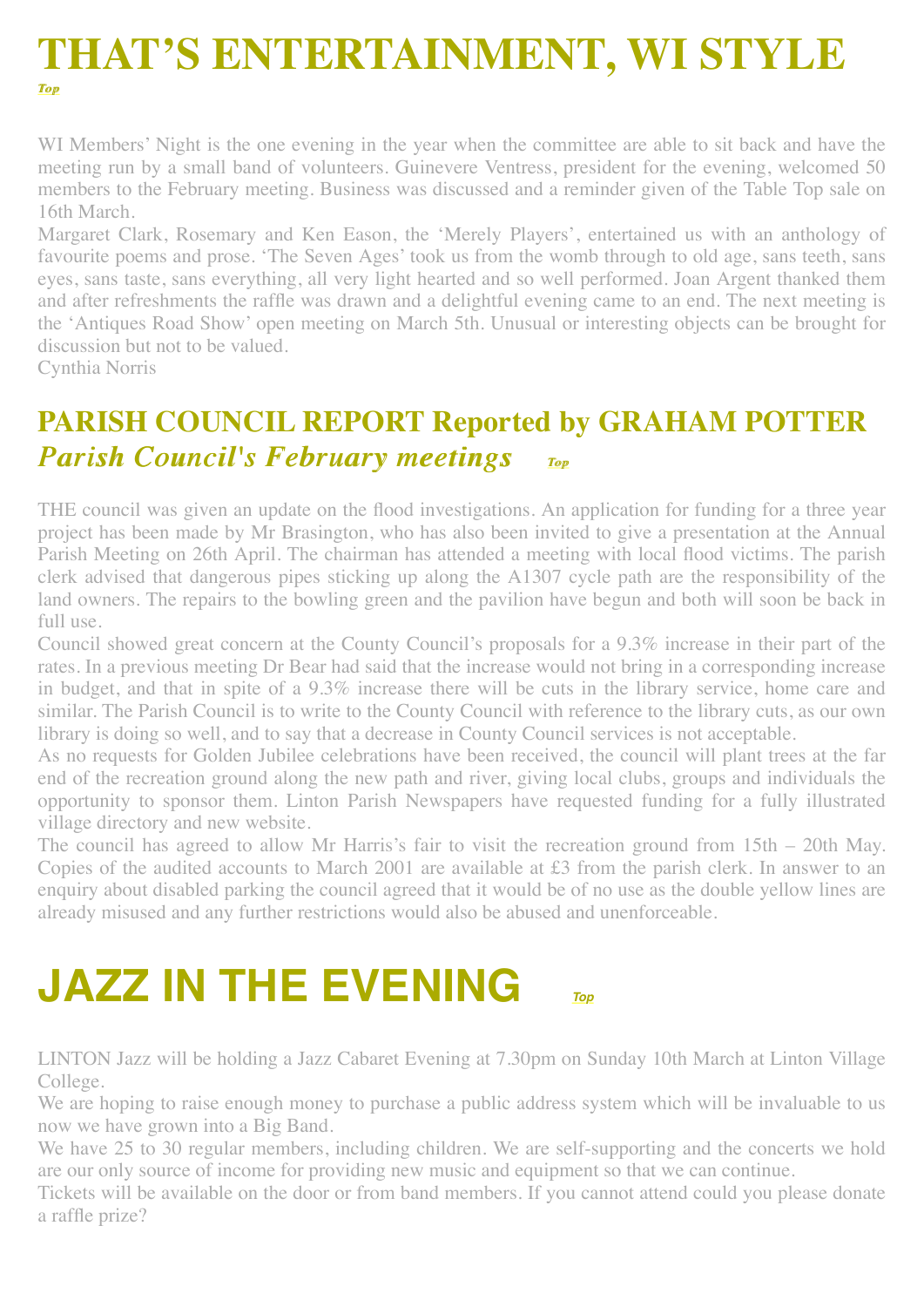Mother's Day is on 10th March – please bring your mum for a lovely evening to finish off her special day! For more information or to reserve tickets, please telephone me Karen Sanderson

### <span id="page-4-0"></span>**FASHIONABLE FRIENDS** *[Top](#page-0-1)*

THE Friends of Linton Village College will be holding a fashion show at 8pm on Friday 26th April at the Village College. All items may be purchased on the night.

If any ladies with dress sizes 12-18 would like to model the garments, please phone Mandy with details. Tickets are available from me

Mandy Crawley

### <span id="page-4-1"></span>**LINTON GETS CREAM OF HUMOUR** *[Top](#page-0-1)*



MANY readers will recall with great pleasure the zany cartoons and hilarious musical monologues created by the late Gerard Hoffnung. On Saturday 23rd March, Linton Music Society proudly presents The Humour of Hoffnung, an entertainment devised and presented by his wife, Annetta Hoffnung.

Her illustrated talk is a must for everyone who enjoys a good laugh. It will appeal to all ages and to the musical and unmusical alike.

The audience is treated to a wealth of Hoffnung treasures including the only film footage known to exist of his very first concerts.

Annetta is generously donating a set of prints of some of her husband's favourite drawings and these will be raffled during the evening.

Her talk takes place at 8pm at Linton Village College. Tickets are available in advance from Cambridge Arts Theatre Box Office % 503333. Some will also be available on the door but this is bound to be a popular concert so pre-booking is recommended.

Over many years Linton Music Society has brought professional musicians to Linton. We have become accustomed to a very high standard of performance, with the Melos Ensemble leading the way in the early years.

At the February concert, the string trio Ovid delighted us all with their youthful exuberance and technical brilliance blended with musical maturity, in a programme that included an exciting trio by David Matthews alongside works by Beethoven, Mozart and Schubert.

Margaret Hearn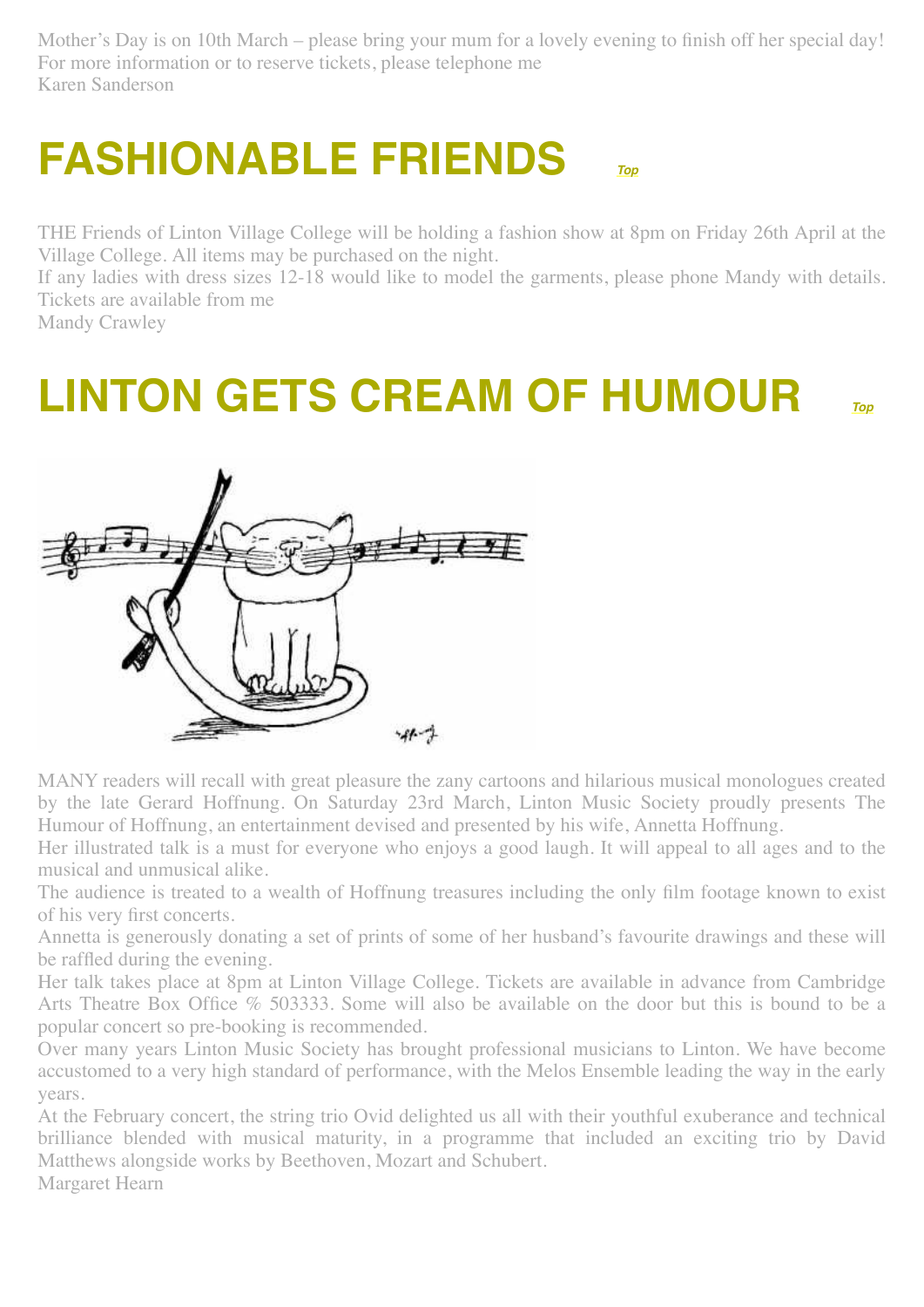#### **'FUN' DRINKS CAN BE DANGEROUS TO YOUNG** *[Top](#page-0-1)*

LINTON Action for Youth has an ongoing programme designed to encourage young people to take a responsible attitude towards drinking alcohol. It might be helpful to parents to know just how strong apparently inoffensive drinks like Alco Pops actually are. The examples that follow show how much alcohol there is as an equivalent number of measures of whisky.

Two bottles of Alco Pop – three shots of whisky.

One bottle of 'low alcohol' sparkling wine – six shots of whisky.

Four small cans of lager – nine shots of whisky.

These levels of alcohol can be dangerous to young, inexperienced drinkers, particularly if they are of a slight build. So please be aware that 'fun drinks' have as big a kick as spirits and can be as harmful if they are abused. Take care.

John Batchelor

#### <span id="page-5-0"></span>**PARISHIONERS, HERD AND SEEN, BOOST WARDEN SCHEME** *[Top](#page-0-1)*

THE first money-raising event for the Linton Mobile Warden Scheme was held on Saturday 26th January: the table-top sale (an indoor version of a car-boot sale) was very successful, raising nearly £150. This was despite the awful weather, but helped by Linda Read's successful herding of unwary parishioners into the hall! The money raised will be used to fund the social activities that will be part of this scheme. Many thanks to all involved.

The contact with the warden and tasks that she has been performing have been of great help, especially in the aftermath of the floods and with the winter weather. We have had considerable feedback on the work of the scheme, from many in the village and not just the clients. This has been very positive.

Thanks to extra funding from Linton Parish, South Cambs District and Cambridge County councils, we have been able to extend the work of our warden to 25 hours a week. This will enable extra care to be provided within the scheme. Thanks are due for recent donations – your generosity is much appreciated. Also, local firms have been most helpful in providing gifts or donations; these will be used as auction items or as raffle prizes in events which will be publicised.

The next event will be an afternoon tea, with musical entertainment and a raffle, to be held at the Social Centre between 2 and 4pm on Wednesday 10th April . All are welcome, all ages and not just people involved with the scheme.

If you would like to know more about the scheme or have ideas for social or fund raising events, contact Gill Barker on 891001, or Enid Bald. Your contributions will be most welcome. Enid Bald

#### <span id="page-5-1"></span>**LESSONS IN RAISING FUNDS** *[Top](#page-0-1)*

THERE will be a nearly new sale of children's, babies' and maternity clothes, toys, books and nursery equipment from 10.30am to 3pm on Saturday 23rd March at the Meadow School, Balsham.

All proceeds will go to Buttercups community pre-school for the purchase of numeracy teaching aids and soft play equipment. If you have any items you would like to sell, please contact Melanie Stammers on.

#### <span id="page-5-2"></span>**K-CLUB DRAW** *[Top](#page-0-1)*

THE result of the K-Club February monthly draw: 1st (£50) Mrs R F Cooper (No 156); 2nd (£25) Ron Argent (No 141); 3rd (£10) Mrs C Harvey-Barnes (No 127).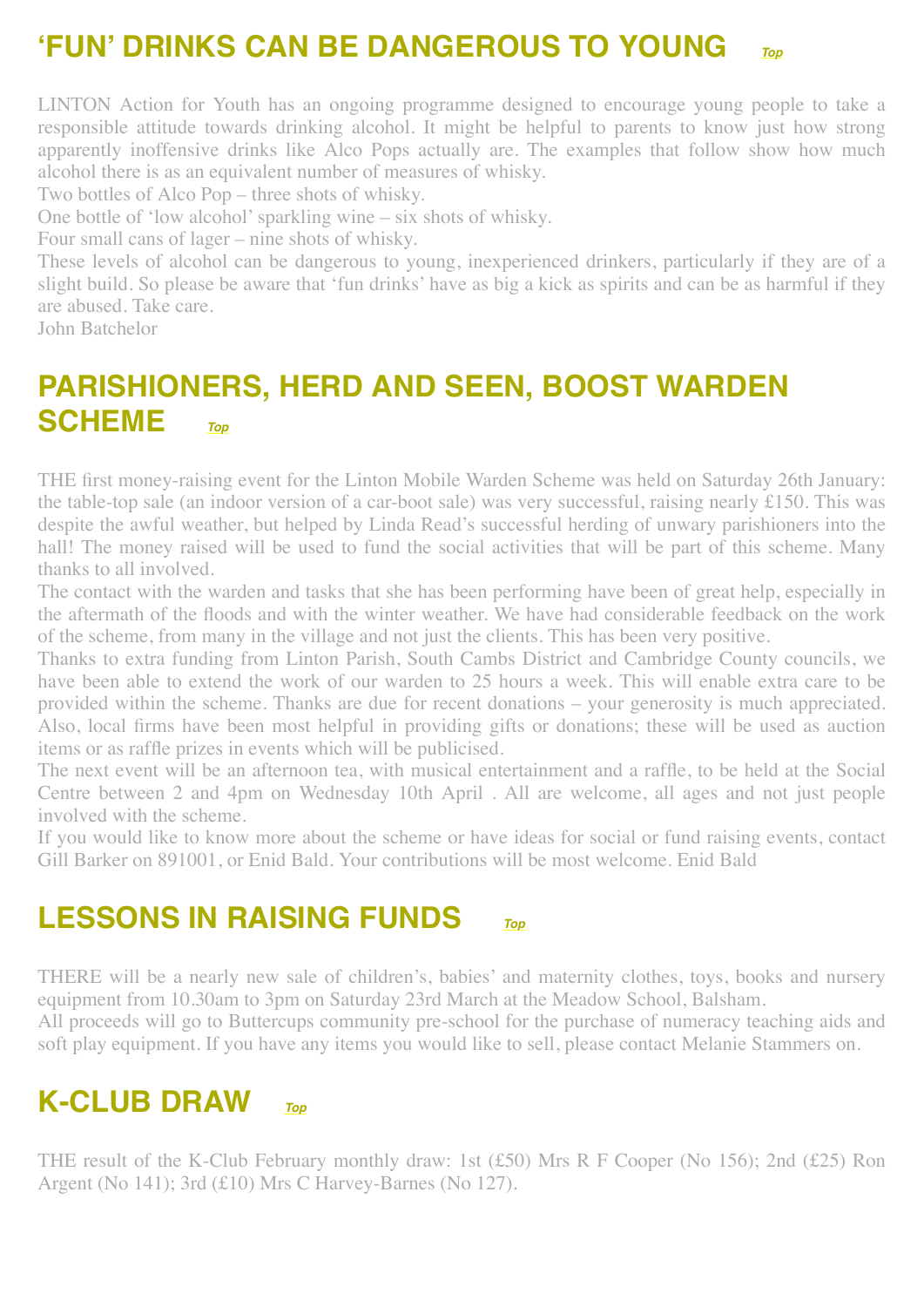#### **READERS WRITE [Top](#page-0-1)**

### <span id="page-6-2"></span>**MEMORIES OF ALBERT**

Dear Editor

May I congratulate Darryl Nantais on his Country Diary. Something in the way he writes begs me to read the column now. I was particularly interested in his reference to Albert the Crow. When I walked my son Stephen to the Infants School, he always wanted to cross the road away from "That Bird". I was concerned about it being dangerous, so enquired at the Vet's, who knew nothing about it.

Plucking up my courage one day, I knocked on the door of the bungalow where it lived, and it hopped up to me, put its head on one side, and very clearly said "Hello!" I was so shocked at this surreal moment that I nearly ran screaming up the road. Luckily the door was answered and the boy who lived there assured me that Albert was very tame and would not be any danger to passing children. Needless to say, Stephen always stayed on that side of the road to see the crow, but it never once spoke to him! Tracey Wilson

<span id="page-6-3"></span>**My thanks** *[Top](#page-0-1)*

Dear Editor

May I through your paper say a big 'thank you' to all my family, friends and neighbours in Chalklands for all their lovely cards and get-well wishes I received while in hospital recently. And a special thank you to Linda and my Sheltered Housing friends for their kind collection. I am making very good progress. Many thanks.

June Hall

#### <span id="page-6-0"></span>**OXFAM WALKS RESUME AFTER VIRUS RESTRICTIONS END** *[Top](#page-0-1) Top*

THE Oxfam Sponsored Walk is back. It will start and finish at Wimpole Hall on 19th May, going through the Eversdens, Longstowe, Hatley and Croydon, and walkers can be sponsored to tackle a route of seven, 14 or 21 miles. There will also be activities and entertainments in the marquee at Wimpole Hall.

At least 12 million children under the age of five die from poverty-related diseases every year, and 125 million do not go to school because they are poor. By supporting the walk, you can show your solidarity with children living in poverty as well as raise vital funds for Oxfam's work in more than 80 countries across the world.

For more information about the walk and sponsorship forms, please contact Ken Fletcher on %841783 or by email kdf@freezone.co.uk. You can also look on our website – [www.oxfam.org.uk/walk.](http://www.oxfam.org.uk/walk)

And if you would like to offer practical help – read on! We urgently need marshals to ensure safety and provide encouragement along the route and stewards to help at checkpoints. If you would like to be a marshal or steward on Sunday 19th May, please contact Jerry Carr-Brion, Marshal/Steward Co-ordinator or by email jcarrbrion@yahoo.co.uk.

#### <span id="page-6-1"></span>**CHUFFED? SO IS THE COMMUNITY** *[Top](#page-0-1)*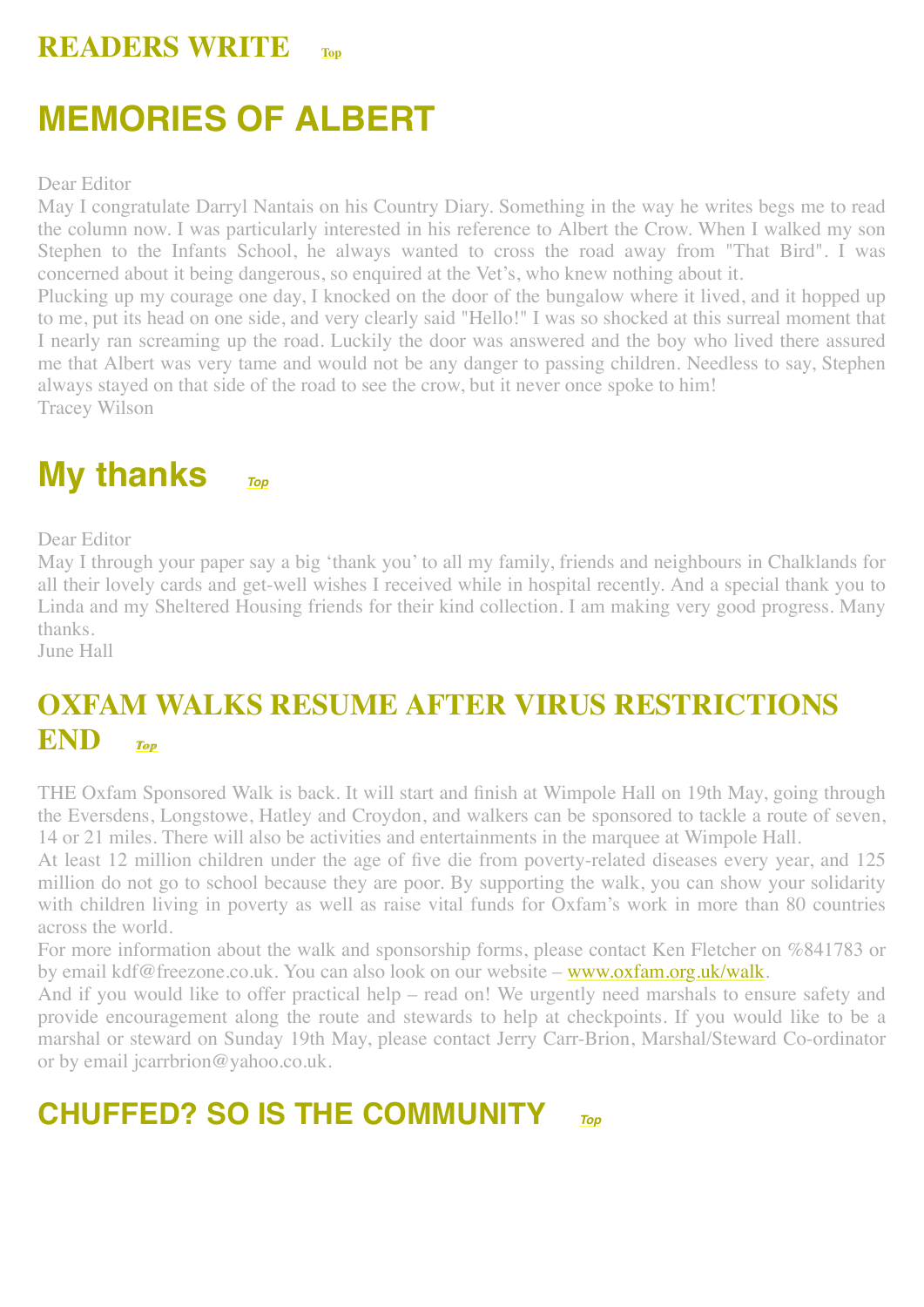

THREE local residents have been recognised by South Cambs District Council for their outstanding contributions to the community – Claire Neville and Peter Dixon from Linton and Brian Beavis from Hildersham. Councillor Joan Smith nominated all three. They were notified by letter and invited, along with a guest, to presentation ceremony on 25th

January. There were between 40 and 50 people nominated

for awards and each was photographed with the council chairman, George Elsbury, as he presented the certificates.

"After 39 years working for the AA I'm used to helping people," said Brian Beavis. "I'm always happy to help, and I feel both surprised and honoured to have received this award."

Brian has been a Hildersham parish councillor for over 28 years, caretaker and hirer for the village hall, and general handyman around the village. He has lived in the village for over 40 years.

Brian could be on a lucky streak – in the same week that he learned about the award he also won a prize in a Radio Norfolk competition. "I'm hoping for the lottery next," he joked.

Claire Neville was completely taken aback when she found out she had been nominated. "It is nice to be acknowledged for the voluntary work that I do but I never expected to get this award," she said. "I would also like to set the record straight about the organisations that I have been involved in as I feel some of the newspaper reports were very misleading."

Claire, who came to Linton from Brinkley over 21 years ago, has served on Linton Parish Council, and been a governor at Linton Village College. She wrote the Country Diary column in the Linton News for eight years, has been a deliverer of the paper since it first appeared and generally helped the committee out from time to time. She has been a member of the WI since its formation in Linton, a committee member of the VIP group for the visually impaired and is currently chairperson of the talking newspaper, the Granta Grapevine. Claire has also been involved with many other voluntary jobs, too numerous to mention.

"Chuffed," was the response from Peter Dixon when we asked him how he felt to have received the award. "The council must have been spoilt for choice in Linton," he added, "and I would like to accept this award on behalf of everyone who gives their time so generously for voluntary community projects."

Peter is involved with LA4Y, running the K-Club monthly draw, has been involved with school PTAs, cubs and scouts and the Linton Fireworks, and been a Governor at Linton Village College. He is currently treasurer of the ATC and recently started working on the new Linton Directory.

He was unable to make it to the ceremony – so the council presented him with his certificate at his home on 13th February. Peter, never one to let an opportunity slip by, then managed to rope the chairman into making the monthly draw for the K-Club. Tracey Russell

#### <span id="page-7-0"></span>**ATC PRESENTS AWARDS TO ITS BEST CADETS** *[Top](#page-0-1)*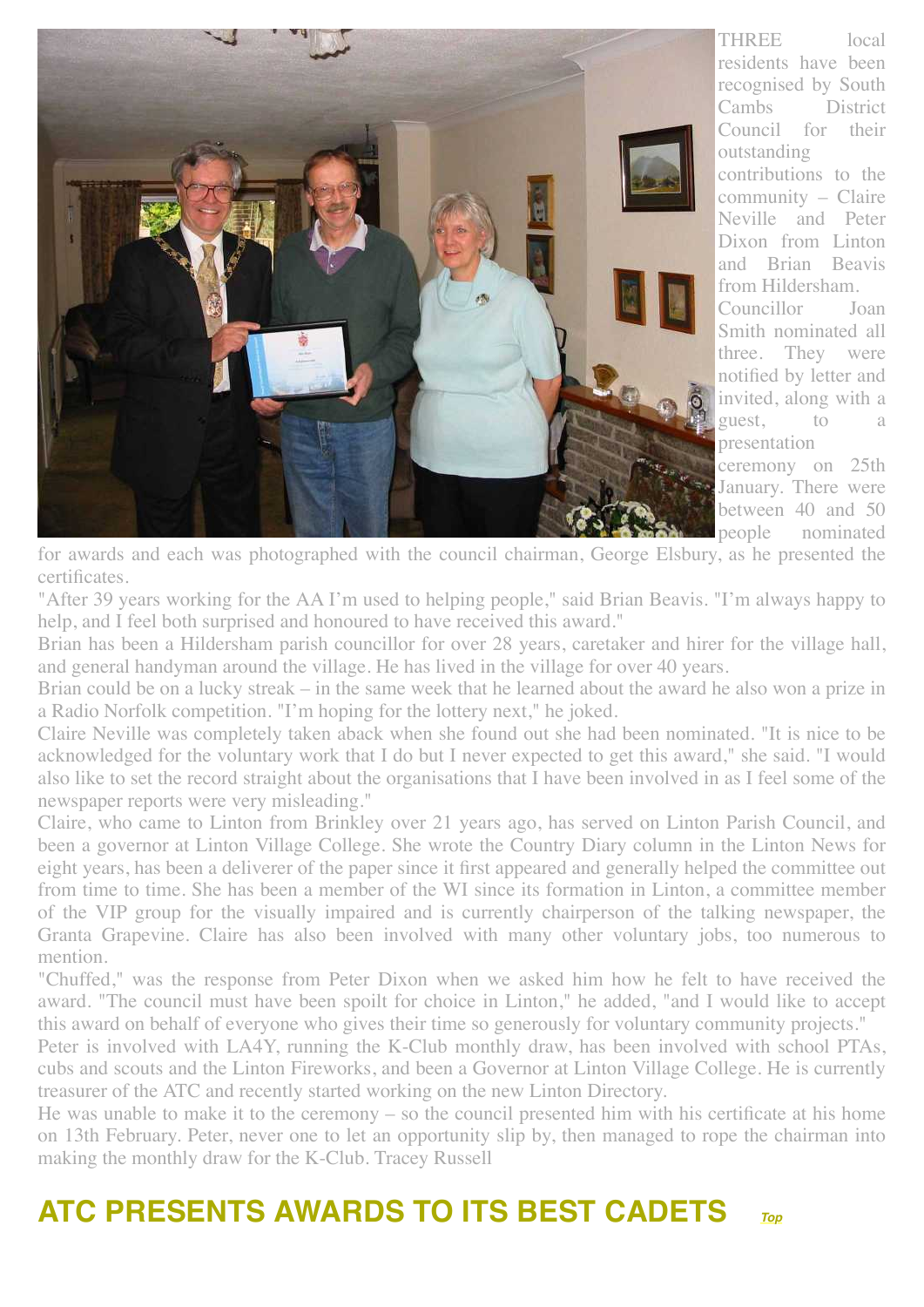FRIDAY 15th February saw the Annual Awards evening of Linton's air cadet squadron. Flight Lieutenant Mark Williamson, the Squadron Commander, set proceedings in motion by introducing Air Vice-Marshal Gordon Ferg-uson CB, CBE, who addressed the cadets, parents and guests.

Four cadets – Corporals Berry and Day and Cadets Oliver and Sims – described a packed programme of achievement by the cadets of the unit. It was a real eye-opener to find out what 2523 Squadron had been up to in the last 12 months.

New cadets were enrolled by their new Chaplain, the Rev Karen Knight, making their commitment to the ATC.

The awards were presented by Flight Lieutenant, I S Davis, a young woman who pilots one of the RAF's Hercules transport aircraft. Awards were given for adventure training, aviation, shooting and sport, along with many others. A high standard of excellence was gained in all categories by cadets of the unit.

2523 (Linton) Squadron ATC parade every Tuesday and Friday evening at 7.30pm in the Youth Centre at the Village College. Young adults from the age of 13 years are welcomed.

Award winners were: Best new cadet, Benn Oliver; Drill cup and Best NCO, Corporal Cameron Berry; Aviation and Shooting cups, Cpl Michael Zimmer; Best exam result, Cdt Ben Neal; Radio operator, Cdt Mark Glendenning; Adventure training, Cdt Tom Anderson; Sports cup, Sgt Robert Cornell; Citizenship award, Cdt Andrew Gibbs; Cadet of the year, Steve Zimmer. P Acton

#### **WHY THE LAW OF DIMINISHING RETURNS IS AN ILLUSION**

<span id="page-8-0"></span> *[Top](#page-0-1)*



PC Andy Denzey: 'I want to inform the public that we are there and are working at reducing crime and disorder'

Beat officer Andy Denzey tells why you do not have to see to believe

I HAVE received criticism lately about the lack of policing in Linton. I would like to address this issue and inform the public about the work that we do in the village.

On Sawston sector we cover 54 villages. There are six Community Officers who are responsible for tackling long term problems.

The villages have been divided up by the number of calls for service received at the control room and the amount of recorded crime. I am responsible for Linton, Balsham, Great Abington, Little Abington, Horseheath, Hildersham, Bartlow, Castle Camps and Shudy Camps.

I have now been the Community Beat Officer for the Linton area for two years. When I took over there was a substantial problem with youth offending and associated disorder. I have worked very hard to reduce the number of incidents involving some young people and I have had success in reducing the number of crimes committed by youths.

I work between 40 and 48 hours a week. Part of my duties involves liaising with parish councils, doing school visits and generally keeping in contact with other agencies with an interest in the villages. I also have to respond to calls for service.

If an accident is reported and I am on duty, then I am called upon to attend. Likewise with any other type of incident, such as a shoplifting, assault, burglary and so on.

I also investigate crimes which have occurred while I am off duty.

The following account of a typical arrest and subsequent work involved may go some way to explain why it is unlikely I will be seen walking the beat at the same time every day.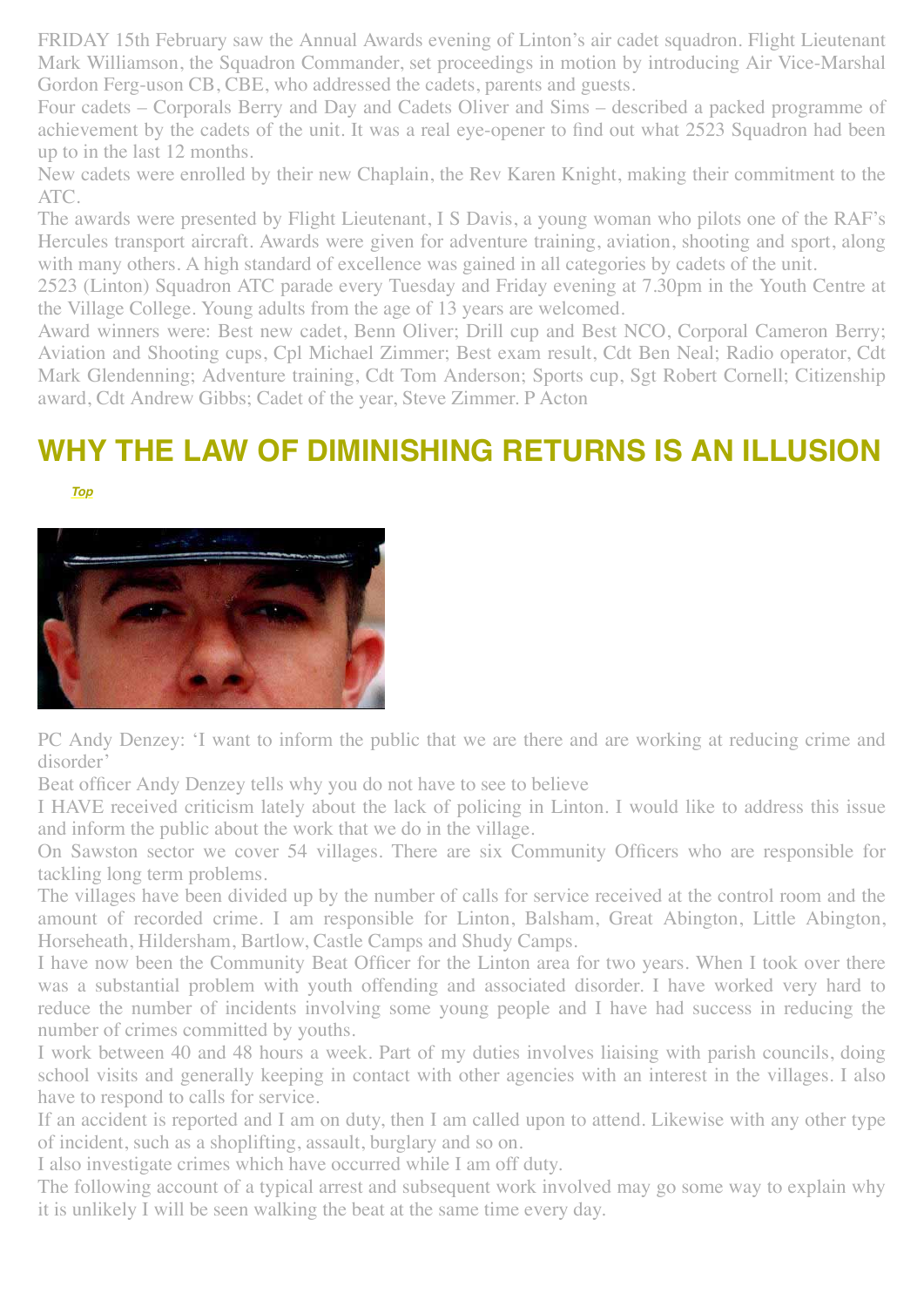20.00 hours: A call is received about an assault at an address in Linton. I attend and the offender is identified as living at another address in Linton. A statement is obtained from the person assaulted.

23.00: I attend the offender's address and arrest for assault.

23.30: I arrive at Parkside police station and book the offender into custody.

Booking in an offender can take an hour and the subsequent interview will add another 30-40 minutes. If the person is going to be charged, then he is documented. This means his fingerprints, photo and DNA are taken. This usually takes about 20 minutes. He is then charged and perhaps released on bail. I then have a file to complete for court.

This means that I am unlikely to be seen walking the beat between those times, but it does not mean that I am not working.

There are other officers who will attend an incident when called, so the village is being covered while I am away.

Linton is patrolled every day – I check to see what has been going on while I have been away.

I do not get called away to demonstrations anywhere near as much as people believe. I have been called away only twice in the last three months. The rest of the time I have been working on my beat.

It is important that I deal with as much of the crime in Linton as is possible, because I have a better understanding of the long-term effects of these crimes.

This enables me to tackle crime in a proactive way to improve the quality of life for everyone living in Linton and the surrounding villages, but this all takes time.

I work very hard to police Linton and the surrounding villages, as do all the other officers who patrol the streets, often at unsocial times.

I understand why people want to see a police officer walking the streets – it reassures them that we are there. I want to inform the public that we are there, and are working at reducing crime and disorder in their areas.

I hope that I have gone some way to explaining why, when you look out of your window, you may not see a police officer standing on the street corner.

LINTON suffered more than most with burglaries and theft from motor vehicles over the Christmas period. There were four burglaries, three of which were at business premises, where the object appears to have been money.

A youth let off a fire extinguisher in the church and stole another. The same youth (I believe) lit pieces of paper feet away from a Christmas tree in the church. He will shortly be issued a Final Warning, which is not a telling off, it is an official record, involving fingerprints, photos and DNA being taken. This means any further offence will end in court.

Eggs were thrown at a house in Flaxfields, and a drunken idiot threw a snowball at a window in the High Street, breaking it.

Various vehicles were tampered with throughout December, and one was stolen.

In January there were 14 crimes reported in Linton and 35 calls for service. There were a number of burglaries where the offender climbed in open ground floor windows but took nothing.

A computer was stolen from premises in Church Lane and a mini digger taken from premises in Back Road.

Andy Denzey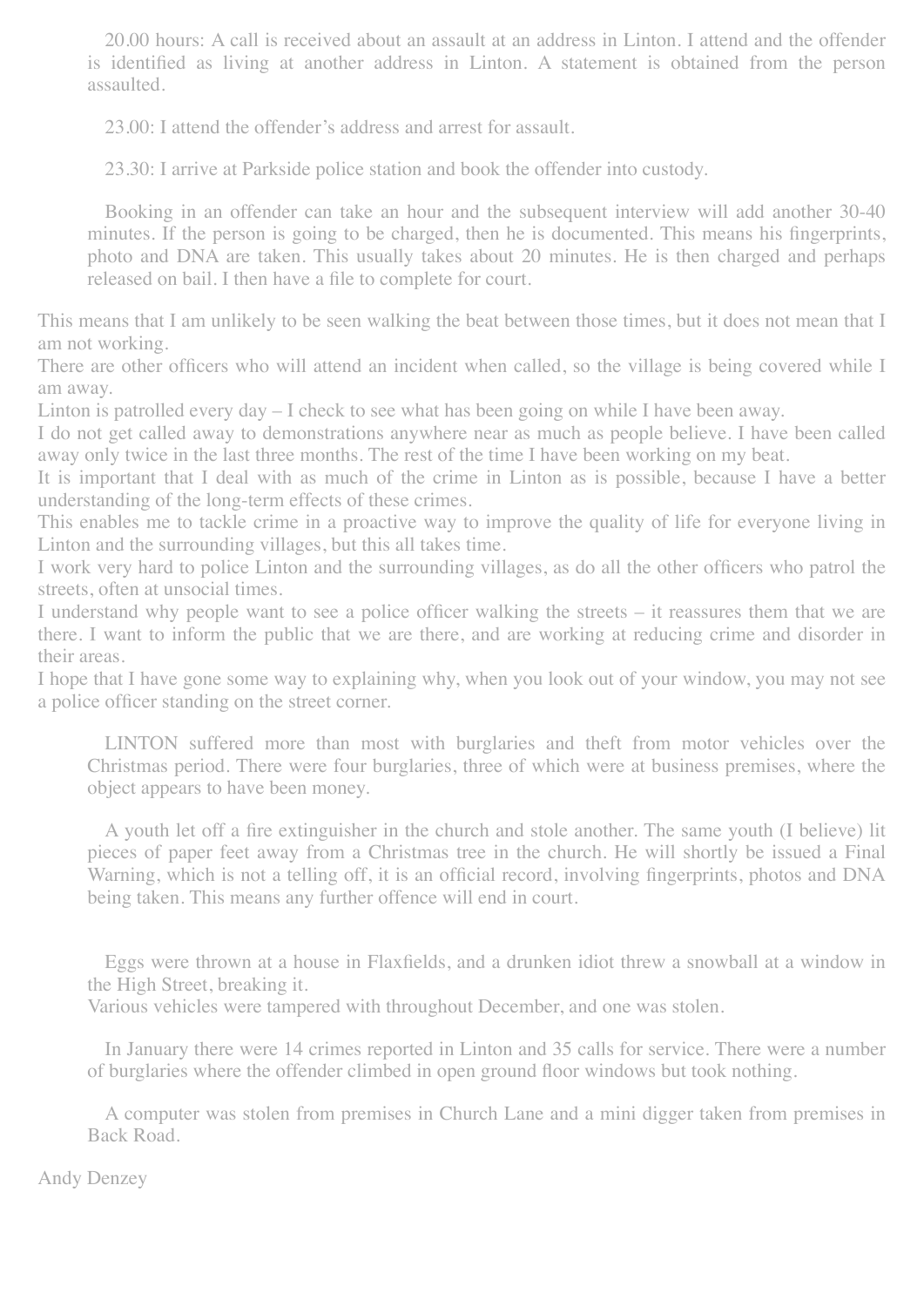#### <span id="page-10-0"></span>EXHIBITION WILL RELAUNCH GALLERY *[Top](#page-0-1) Top*

WE are delighted to announce the relaunch of the Darryl Nantais Gallery on 16th March after repairs necessitated by the flooding in October.

A new exhibition will feature work by Darryl Nantais, Miranda Legard and Katherine Fairey.

Claire Neville and Jill Bannister have generously donated watercolours by their late father Matthew George Prater (1908-2000) in support of the gallery and fellow artists.

A selection of fine art includes pottery by Des Clover and Katherine Childes, engraved glassware by Maureen Williams and a range of framed prints.

The gallery will continue its fine art framing and restoration services. Darryl Nantais

### <span id="page-10-1"></span>[DOG & DUCK REOPENS](#page-0-1) *[Top](#page-0-1) Top* [ARTICLE ON PAGE 1](#page-1-0)

#### <span id="page-10-2"></span>[FLOODS THAT COULD NEVER HAPPEN AGAIN](#page-0-1) *[Top](#page-0-1) Top*

GARTH Collard stepped into the breach when illness prevented the speaker attending the February meeting of the Historical Society – and he gave a resumé of flooding in Linton.

There were two big floods in 1903. A hailstorm in 1913 also led to floods. In 1916 the river reached its highest level in living memory. In 1923 a cloud burst and water spout swept into the village. There were yet more floods in 1947, 1948 and 1953.

In 1968 it was reported that the church was flooded for the first time ever. In 1969 the river was cleaned out and it was said it would never flood again. During all these floods the same areas in the village were affected.

We were then treated to a slide show of photos of old Linton and the folks who lived here – many of the shop keepers, school children, football teams, pictures of King George V's coronation, the jubilee and other events.

It was suggested that an exhibition of the many photos Garth has would prompt people to remember and name some of the people in them. He was warmly thanked by Frank Appleyard and the members.

Pat Genochio confirmed that the trip to Bletchley Park would take place in the summer.

The next meeting is on Tuesday 19th March, when Mr Bill Wittering will tell the story of bottles – members are asked to bring any unusual bottles they may have.

Joan Pearman

#### **SPRING AT ST MARY'S CHURCHYARD** *Top [Top](#page-0-1)*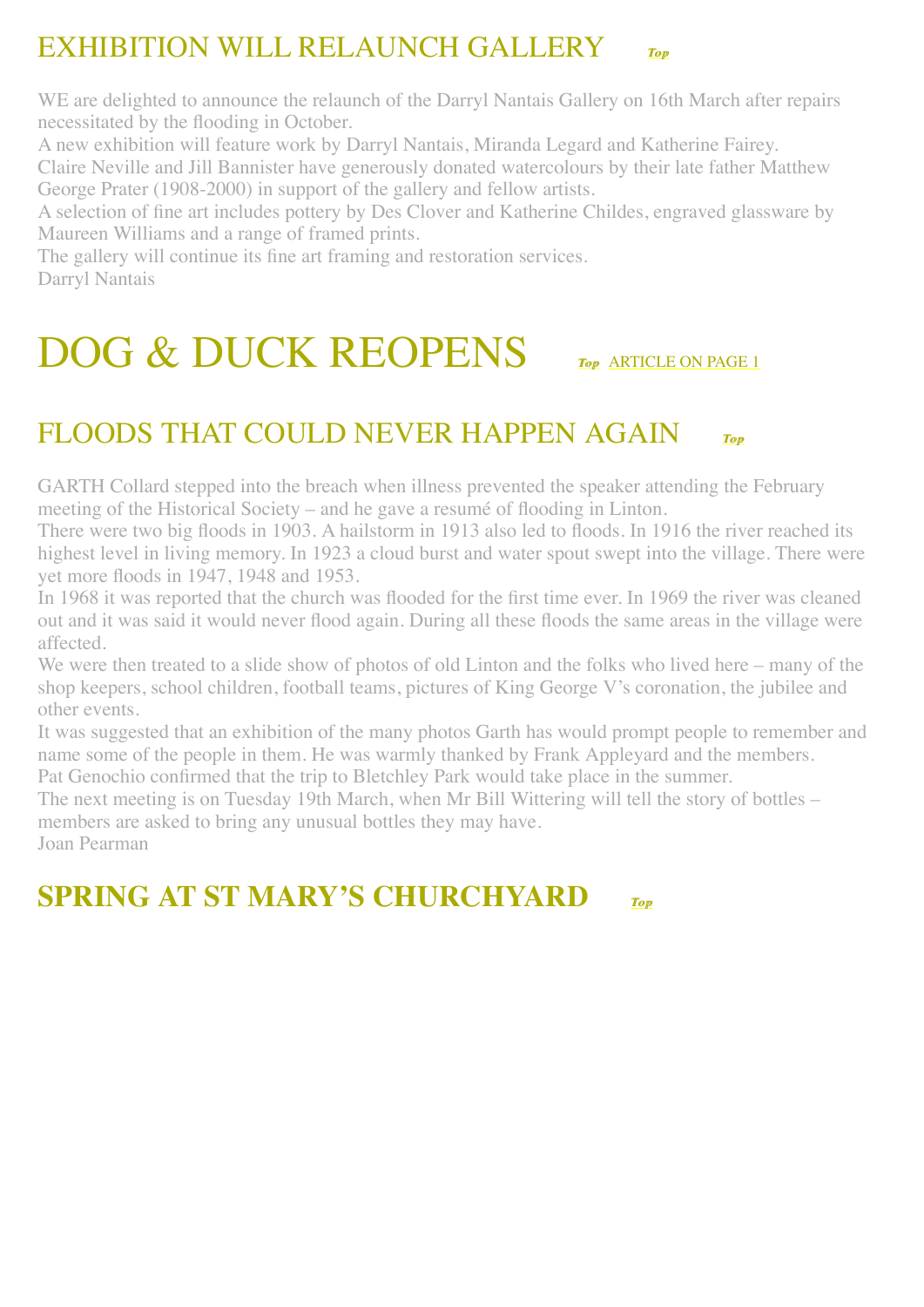

Early flowers brightening the winter growth at the church proved good subjects for Camera Club members last month Photograph: Mike Crofts

#### <span id="page-11-0"></span>**[D](#page-0-1)IVE IN WITH HELP FOR THE POOL** *Top Top*

THE Linton Area Pool Project Committee will be holding an Annual General Meeting at 7pm sharp on Tuesday 26th March in the bar area of Linton Village College Sports Centre, followed by a normal Committee Meeting. This will be our first AGM since achieving Charitable Status, which represents a fresh start for the whole project – if Linton and the surrounding area is to finally build a pool after more than 30 years of waiting, then we need the support of the community. There are Charitable Trusts who will contribute to projects such as this, but most of them will only do so if the community first raises funds by itself, showing local commitment to the project.

Anyone who is interested in what we are trying to achieve, and who would like to get involved in either a small or large way, is welcome to attend and have a drink with the Trustees. At the meeting afterwards we will be discussing forthcoming plans for fundraising projects. Any offers of help and suggestions will be most welcome.

For information regarding the project, please contact the Hon. Secretary, Tracey Wilson or email [TraceyWilson@Linton29.freeserve.co.uk](mailto:TraceyWilson@Linton29.freeserve.co.uk).

#### <span id="page-11-1"></span>**BOWLS CLUB AGM** *[Top](#page-0-1) Top*

THE Bowls Club is holding its AGM at 7.30pm on Monday 18th March in the upstairs room in the Social Centre, Coles Lane. Arthur Gore

#### **EASTER AT FREE CHURCH** *[Top](#page-0-1) Top*

THE Linton Free Church in Horn Lane is marking Good Friday with a March of Witness from both the URC Horn Lane and St Mary's, starting simultaneously at 11am.

On 31st March, Easter Day, we will be gathering at the top of Rivey Hill at 6.30am for a 'Sonrise Service'.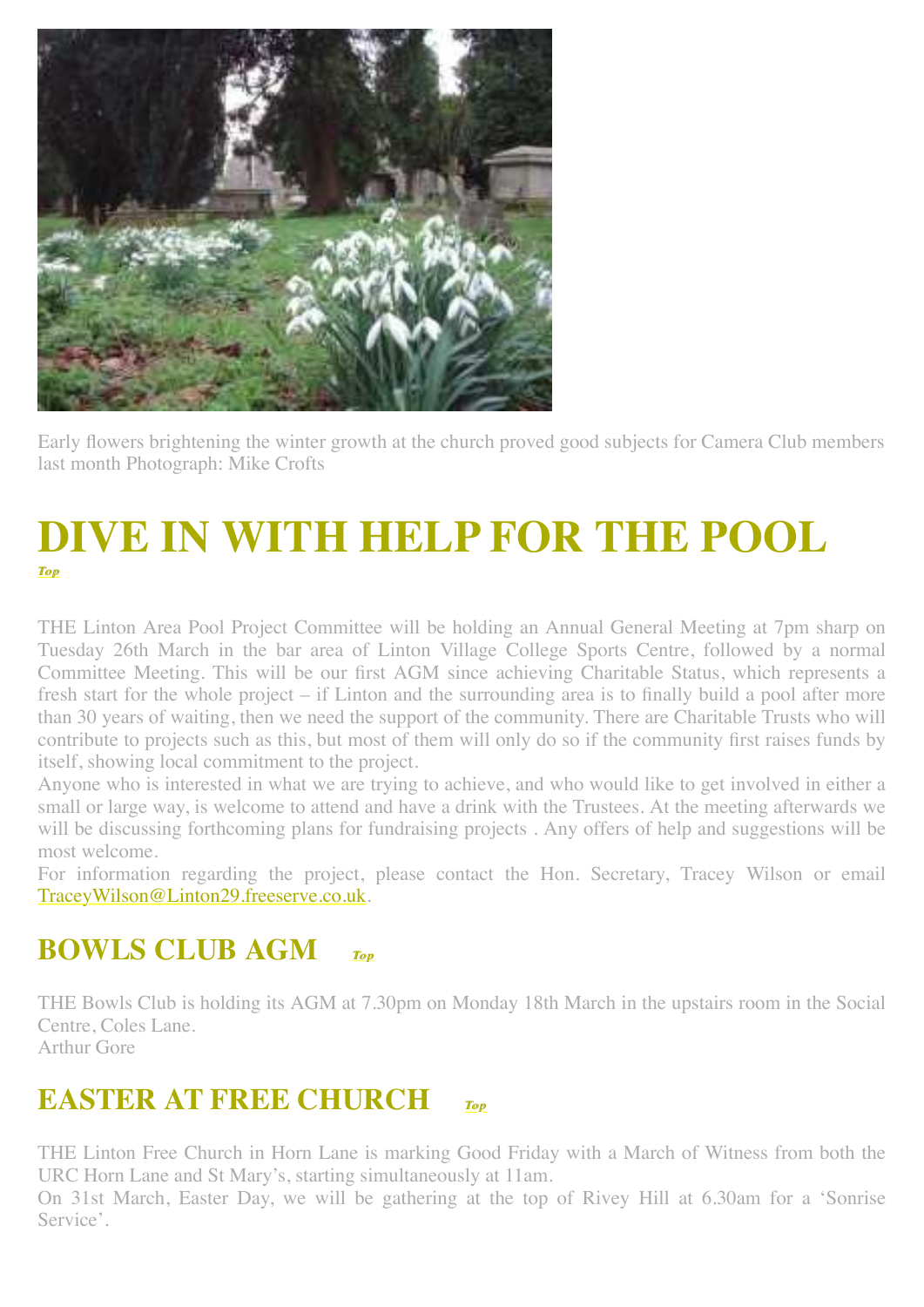Our usual Sunday Services take place at 10.30am every Sunday with a full junior church programme and youth church work.

For further information about these events, please call . Sarah Devereux.

#### <span id="page-12-0"></span>**THE BUSH TELEGRAPH [Top](#page-0-1)**

AS readers of this column will know, LVC embarked on a major challenge last term. We decided to take advantage of some additional government money by developing a specialism. Of the eight specialisms now available, we decided to go for Business and Enterprise because it offered real possibilities for developing the individual in all subject areas. Who could argue with a focus on problem-solving, teamwork, creative thinking, presentation skills and self confidence? These skills and qualities should, after all, underpin all we do in schools. One major issue for us was the raising of £50,000 in sponsorship from businesses in the area. In addition to this we had to complete a complex bid to the Department for Education and Skills to be submitted in mid March. I am delighted to say that the response from businesses has been very encouraging indeed. We asked for two things; the money and involvement in the College over the coming years to help us develop further as an effective and up to date organisation. Most of the companies we spoke to have offered both which means we have our sponsorship but we also have a powerful network of supporters who wish to back LVC and put their name to it. We plan a launch event in March and I will therefore be able to go public on which companies are involved in the April edition of the Linton News so watch this space. The bid will be submitted on time but the final outcome will not be known until June. Should we not be successful in this round, we will make the necessary adjustments and bid again in October.

Another success story which again involves money has been our continuing work for charity. As a result of the Link Walk and other fund raising activities, we were able to send over £3,000 to Boepathutse School in South Africa to fund the new Technology Centre there and we have more equipment ready to go. (If you know of any freight companies who could offer a free service please let me know.) Our latest charitable efforts have been directed at UNICEF which supports disadvantaged children worldwide. One Year 7 group took this campaign to heart and through their own efforts and the support of the rest of the College raised over £425 in two weeks. I am constantly encouraged and delighted by the capacity of our young people to support a cause that has inspired them. Clive Bush, Principal

#### <span id="page-12-1"></span>**[C](#page-0-1)OMMON, GARDEN OR CAR PARK?** *Top Top*

HAVING a grand-mother who passed on her enthusiasm for British wildflowers when she was a child turned Peter Walker into an expert on the subject, with a particular interest in the Gamlingay Wildflower reserve.

From the north of the country where harder rocks provide habitats for the most spectacular flowers to the southern lowlands which encourage the more familiar common species, there exists a profusion of colour and sometimes quirky beauty all captured on the slides accompanying Mr Walker's talk. The ladies' slipper orchid, one of the rarest plants in Britain, is guarded from thieves by tripwires and a warden but conversely, East Anglia has its own 'special' – a flowering rush with pink flowers which grows abundantly in the broads and fens.

Mr Walker travels extensively to photograph the common and unusual but on one trip to Ireland to hunt a fairly rare blue gentian, he was surprised to discover it growing alongside the car park!

The Garden Club's annual plant sale will be held on Saturday 11th May so we hope that anyone with plants to spare is busily 'potting up'. Please watch out for more details nearer the time.

This month's talk by Richard Gant will be on the Pruning of Ornamentals. We were pleased to see several visitors at the February meeting so we hope they will be happy to join us again.

Gloria Fidler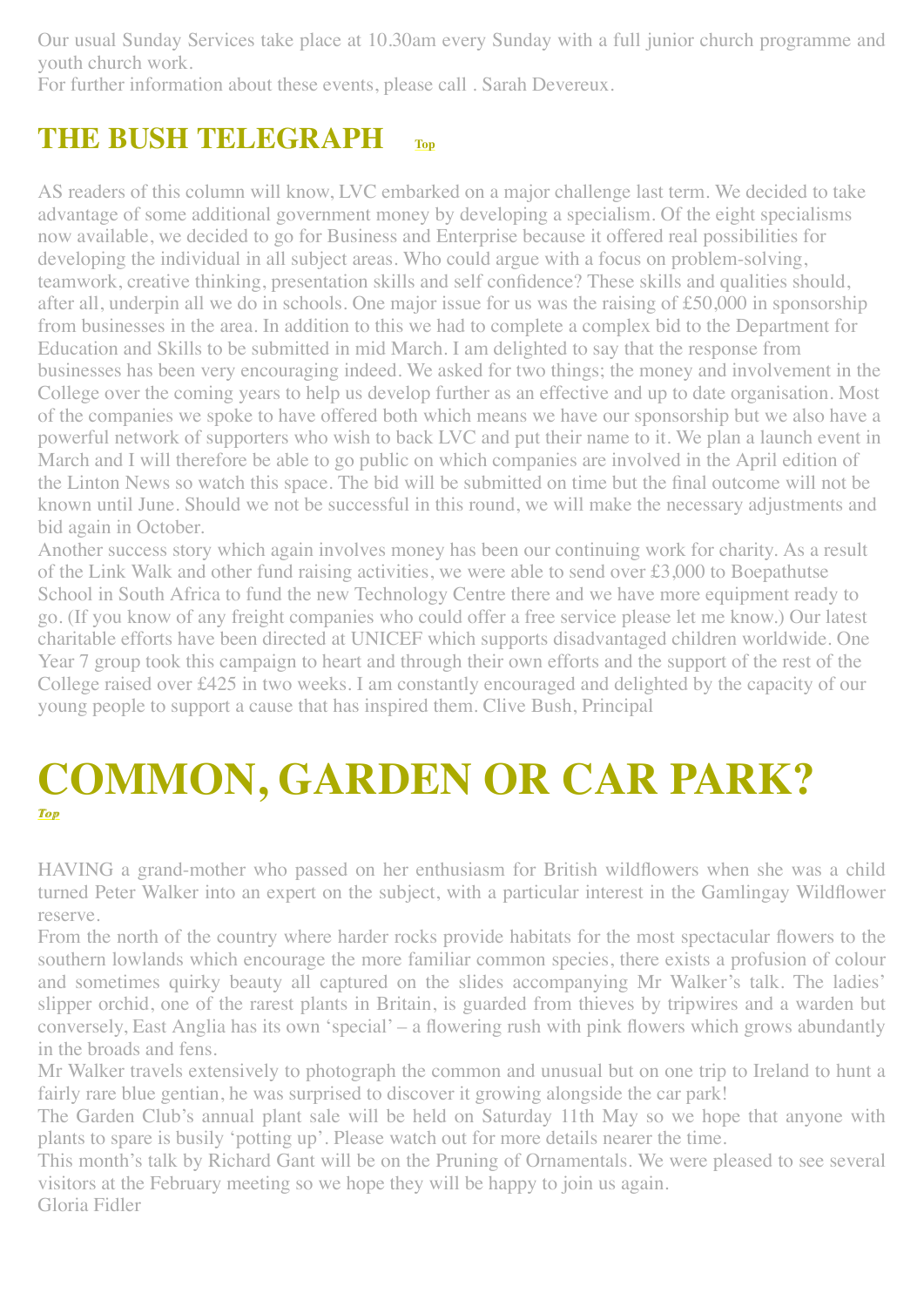<span id="page-13-0"></span>**<sup>2002</sup>***[Top](#page-0-1) Top*



Illustrated by Maureen Williams

THERE are trogs in Linton. To be more precise I mean Troglodytidae, and you don't get too many to the pound! I'm talking about a tiny winged creature that timidly flutters and weaves its way to survival amidst our sometimes reckless human activities with strimmer and saw. However, from Balsham to Bartlow and beyond you may have observed the success in recent years of the wren. These low-living birds really do stay close to the ground and thrive in dense thicket. The hedges and shrubs around St Mary's church make for good wren spotting. Early folklore ironically tells of how the wren became king of the bird world, having earned its title by clever deception. Apparently, hiding in the feathers on the eagle's back till the eagle could rise no more, the wren with a single hop flew higher than all the other birds. The truth is they never seem to fly high or very far at all, mainly hopping from twig to twig unless disturbed. Their black and brown feathers occasionally make them difficult to identify, but that short, unmistakeable erect tail gives their game of disguise away.

Winter is passing and the spring is loaded with the force of new growth. Remember the October floods? The flash of snow and hard frosts which pleasingly transformed the look of our valley for a mere few days is but a memory. The rain keeps falling though, yet dried by the March winds we await that certain scent in the air which tells us a new season has at last arrived. Don't be too hasty in thinking winter is over this year. Some remember past April snowfalls and, as they say, ne'er cast a clout till May is out! I am never sure of long fine days until I hear a lion's roar echo over Linton.

I am delighted by the number of comments I hav e received regarding the Linton Country Diary. I stumbled into the post, as it seemed to spill over from my work as an artist and keen observer of nature. Olwen Williams is a hard act to follow but together with the beautiful artwork supplied by Maureen Williams I shall continue my quest to reveal the secrets of Linton's natural world. Please feel free to drop me a line at 59 High Street, Linton or contact me by email: [nantais@arts46.freeserve.co.uk](mailto:nantais@arts46.freeserve.co.uk)

Colin and Rosemary invited me to visit their garden behind Chapter & Verse last week to observe an extraordinary event. Don't miss next month's Linton Country Diary for the strange but true story.

I end this month with an enquiry. Has anybody seen the pair of owls that once used the fallen branches across the river in the Pocket Park near the end meadow as their regular perch? Since the removal of the